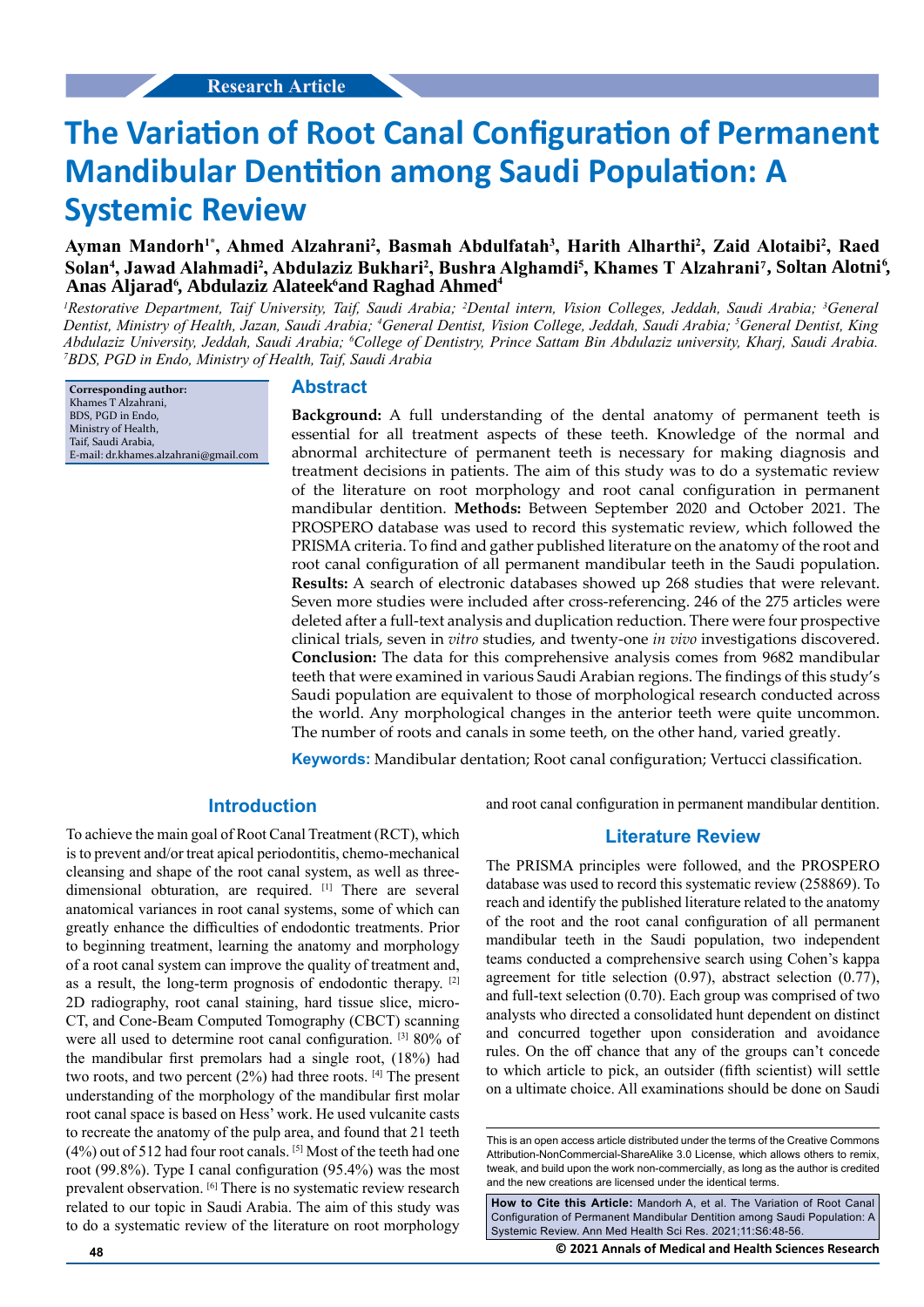residents, using human extremely durable mandibular teeth and an example size of somewhere around 10 teeth (power). Case reports, case series, or survey studies should be liberated from abnormalities, for example, deciduous teeth test size, nonhuman teeth, non-Saudi populace, case reports, case series, or audit examines. Root trench life structures or root waterway morphology or root channel design and Kingdom of Saudi Arabia or Saudi Arabia or KSA were used in a methodical writing search using the PubMed web crawler. At the point when the pursuit started in August 2020, there were no time cut-off points or language limitations. Scopus, Web of Science, Embase, Cochrane, and Direct Science were completely looked with similar rules and search approach. A manual inquiry was additionally completed, whic h included cross-referring to every one of the chose papers' reference records to guarantee that all applicable articles had been surveyed.

## **Data Collection**

The studies were chosen using a "three-step examination. "All relevant literature titles and abstracts were examined in the first step, taking into account the study's inclusion/exclusion criteria. The whole text of the selected publications was studied, analyzed, and rated in the second step, using the same criteria as before. The third phase involved subjecting the selected relevant studies to a critical appraisal in order to determine the quality of each article. For greater accuracy and convenience, each study was assigned a unique ID number. Information was separated into two groups from each of the clinical and laboratory studies: 1st Matrix: (Ia) Title (IIa) Author (IIIa) Year (IVa) Journal (VA) Institution (VIa) Region. Matrix 2: (Ib) Author (IIb) Year (IIIb) The method used to study tooth morphology (IVb) Tooth (Vb) Study design (VIb) Sample size (VIIb) Gender (VIIIb) Age (IXb) Outcome (number of roots, number of root canals, and their configurations) Another table was made to organize all of the papers based on their main goals and tooth samples. I C Shaped canal studies; (ii) Maxillary canine; (iii) Maxillary first premolar; (iv) Maxillary second premolar; (v) Maxillary first molar; (vi) Maxillary second molar; (vii) maxillary first molar; (vii) Maxillary Second Molar after that, an excel document with many sheets was produced, each with its own set of categories. Each sheet had multiple columns, beginning with the study ID number, year of publication, year of sample size collection, tooth, number of sample size, gender (male, female, both genders), area (which was divided into five main regions: northern, southern, central, eastern, and western), study design, method of examination (CBCT, lab, clinical), operator number, and gender (male, female, both genders). The results of each investigation were then displayed in the same excel sheet (if mentioned) the number of roots, the number of roots, the number of roots, the number of roots, the canals, vertucci categorization (types 1-8), C-shaped canals, fused roots, merged canals, correlations, bilateral symmetry, gender differences [Figure 1].

#### **Scientific assessment**

The Critical Appraisal Skills Program (CASP) tool for systematic reviews and Centre for Evidence-Based Medicine (CEBM) had been used in this systematic review to assess the scientific merit of the full texts. CASP checklist contains 12 questions to help the reader make sense of a systematic review. Each of them will be critically appraised by using (CASP) and (CEBM) by one of the researchers.

# **Data Analysis**

The electronic database search yielded 268 studies that were



**Figure 1:** The study's inclusion/exclusion criteria.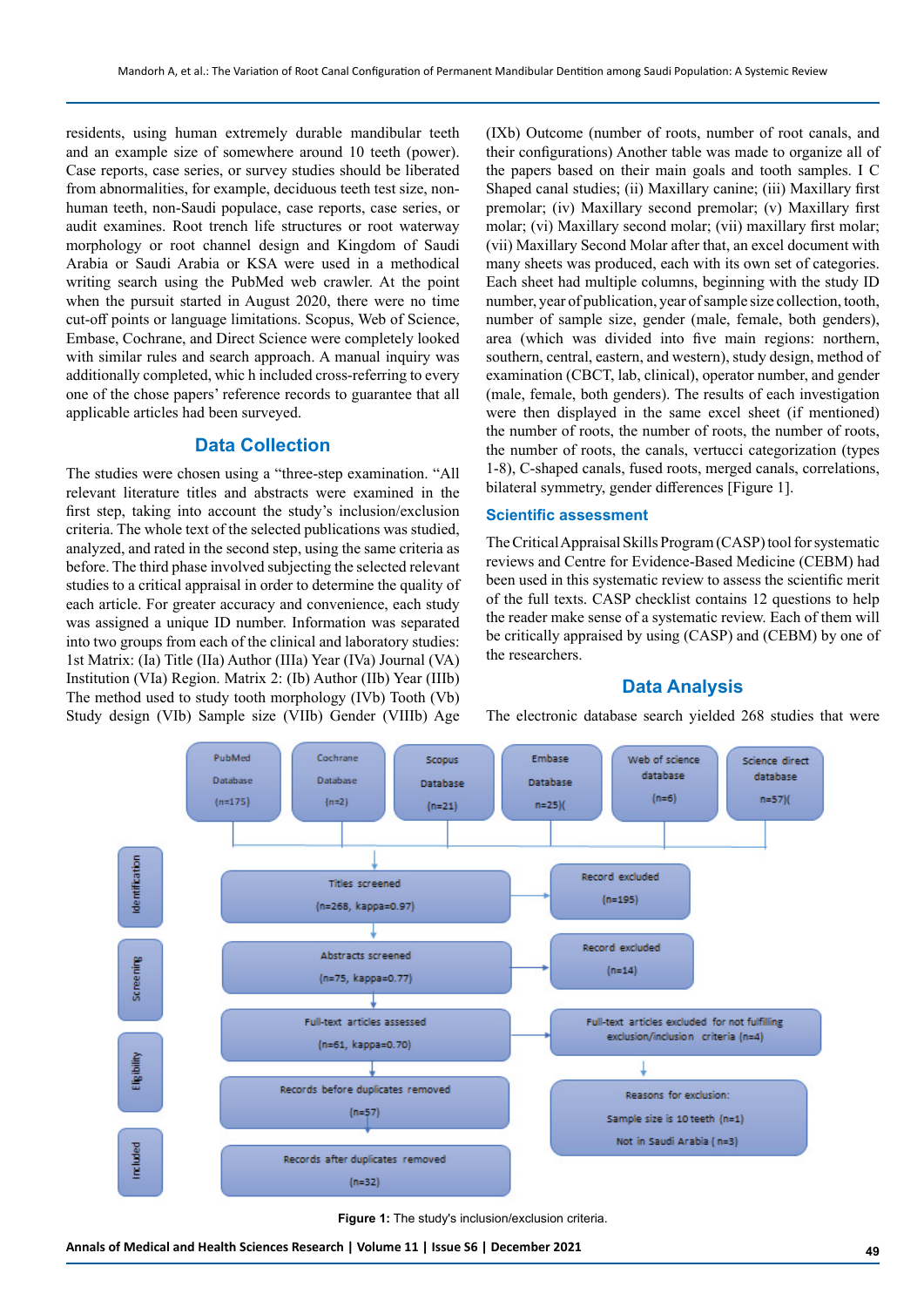relevant. After cross-referencing, further seven studies were added. After a full-text analysis and duplicate reduction, 246 of the 275 articles were eliminated. Four clinical (prospective) studies, seven *in vitro* studies, and twenty-one *in vivo* research were found.

#### **Matrix development**

The information mentioned earlier in the technique was gathered from the 17 studies that were included. They've been arranged and classified in the table accordingly [Table 1]. This table summarizes the various methods used by the various studies, as well as the features of their sample size and study team.

## **Data extraction**

Sample size, tooth number, gender, location, methodology used, root morphology, canal classifications, and number were all gathered from the selected articles. For the second step of this systematic review, all data was entered into an excel sheet and numerically coded.

#### **Data grouping and filtering**

All data was filtered and double-checked after the traditional data extractions to eliminate any human or systemic errors. Following that, filters were applied to the data sheets, and the data was organized by tooth.

| Table 1: Matrix development.                                                                                                                                                                  |                          |       |                                                              |                                                                       |                 |
|-----------------------------------------------------------------------------------------------------------------------------------------------------------------------------------------------|--------------------------|-------|--------------------------------------------------------------|-----------------------------------------------------------------------|-----------------|
| <b>Title</b>                                                                                                                                                                                  | <b>Authors</b>           | Years | Journal                                                      | <b>Institution</b>                                                    | Region          |
| Root canal morphology of mandibular premolars<br>in a Saudi population using cone beam computed<br>tomography                                                                                 | Alam F, et al.           | 2020  | Pakistan Journal<br>of Medical and<br><b>Health Sciences</b> | College of<br>Dentistry, Aljouf<br>University                         | Aljouf          |
| Anatomical evaluation of mandibular molars in a<br>Saudi population: An <i>in vivo</i> cone-beam computed Mashyakhy, et al.<br>tomography study                                               |                          | 2021  | International<br>Journal of<br>Dentistry                     | College of<br>Dentistry, Jazan<br>University                          | Jazan           |
| Interpretation of root canal anatomy of maxillary<br>and mandibular permanent canines in saudi<br>subpopulation: A Cone-Beam Computed<br>Tomography (CBCT) Study                              | Almohaimede A,<br>et al. | 2021  | Internationl<br>Journal of<br>Dentistry                      | College of Dentistry<br>at King Saud<br>University                    | Riyadh          |
| Ethnical anatomical differences in mandibular<br>first permanent molars between indian and saudi<br>arabian subpopulations: A retrospective cross-<br>sectional study                         | Mashyakhy M,<br>et al.   | 2020  | Journal of<br>Contemporary<br><b>Dental Practice</b>         | College of<br>Dentistry, Jazan<br>University                          | Jazan           |
| Evaluation of root canal configuration of<br>mandibular incisors among a Saudi subpopulation<br>of Qassim region using cone-beam computed<br>tomography: A retrospective study                | Mohame A, et al.         | 2021  | Saudi Endodontic<br>Journal                                  | College of Dentistry                                                  | Qassim region   |
| Evaluation of root canal morphology of mandibular<br>premolars in a Saudi population using cone beam<br>computed tomography: A retrospective study                                            | Alfawaz H, et al.        | 2019  | Saudi Dental<br>Journal                                      | College of<br>Dentistry, King<br><b>Saud University</b>               | Riyadh          |
| Permanent teeth anatomy in a Saudi Arabian<br>population                                                                                                                                      | Mashyakhy M,<br>et al.   | 2019  | Nigerian Journal<br>for dental practice                      | College of<br>Dentistry, Jazan<br>University                          | Jazan           |
| Evaluation of mandibular first permanent molars<br>to determine the incidence of three roots and four<br>canals in Aljouf region of Saudi Arabia                                              | Igbal A, et al.          | 2019  |                                                              |                                                                       |                 |
| Prevalence of C-shaped canal system in<br>mandibular first and second molars in a Saudi<br>population assessed via cone beam computed<br>tomography: A retrospective study                    | Alfawaz H, et al.        | 2019  | <b>Clinical Oral</b><br>Investigations                       | College of<br>Dentistry, King<br><b>Saud University</b>               | Riyadh          |
| Cone-beam computed tomographic evaluation of<br>root canal morphology of mandibular canines in a<br>Saudi subpopulation                                                                       | Al-Dahman Y,<br>et al.   | 2017  | Saudi Endodontic<br>Journal                                  | College of<br>Dentistry, King<br>Saud University                      | Riyadh          |
| Root canal morphology of mandibular first<br>premolars in Saudi Arabian southern region<br>subpopulation                                                                                      | Chourasia H,<br>et al.   | 2019  | Saudi Endodontic<br>Journal                                  | dental schools and<br>primary health care southern regions<br>centers |                 |
| Prevalence of three-rooted mandibular permanent<br>first and second molars in the Saudi population                                                                                            | Riyahi AM, et al.        | 2019  | Saudi Dental<br>Journal                                      | <b>King Saud</b><br><b>University Dental</b><br>Hospital              | Riyadh          |
| Anatomical variations and bilateral symmetry of<br>roots and root canal system of mandibular first<br>permanent molars in Saudi Arabian population<br>utilizing cone-beam computed tomography | Mashyakhy M,<br>et al.   | 1999  | Saudi Dental<br>Journal                                      | The Institutional<br><b>Review Board</b><br>(CODJU-1811F)             | Southern region |
| Incidence of four canals in root-canal-treated<br>mandibular first molars in a Saudi Arabian sub-<br>population                                                                               | Al-Nazhan S,<br>et al.   | 2012  | International<br>Endodontic<br>Journal                       | King Saud<br>University, College<br>of Dentistry                      | Riyadh          |
| Incidence of two canals in extracted mandibular<br>incisors teeth of Saudi Arabian samples.                                                                                                   | Al-Fouzan, et al.        | 2020  | Saudi Endodontic<br>Journal                                  | <b>National Guard</b><br>dental clinics                               | Saudi Arabia    |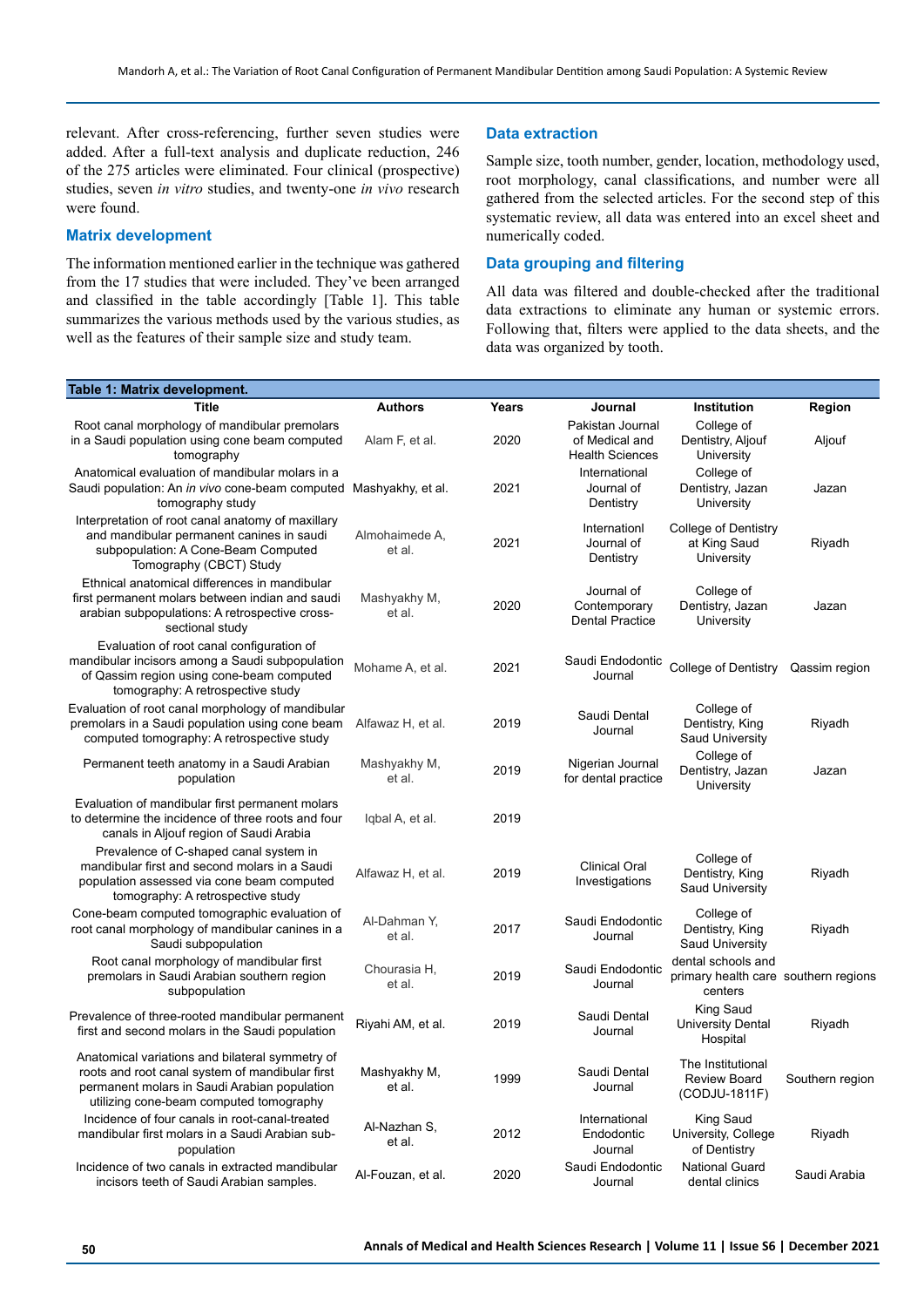| The mid-mesial canal prevalence in mandibular<br>molars of a Saudi population: A cone-beam<br>computed tomography study                                   | Aldosimani, et al.     | 2020 | Saudi Dental<br>Journal                                             | King Saud<br>University Dental<br>Hospital       | Riyadh                        |
|-----------------------------------------------------------------------------------------------------------------------------------------------------------|------------------------|------|---------------------------------------------------------------------|--------------------------------------------------|-------------------------------|
| Prevalence and characteristics of three-rooted<br>mandibular molars in Saudi population: A<br>retrospective radiographic analysis                         | Alahmed, et al.        | 2018 | Journal of<br>Contemporary<br><b>Dental Practice</b>                | College of<br>Dentistry, Majmaah<br>University   | Al Zulfi                      |
| Three-rooted mandibular first molars in a Saudi<br>Arabian population: A CBCT study                                                                       | Patil. et al.          | 2019 | Pesquisa<br>Brasileira em<br>Odontopediatria e<br>Clinica Integrada | College of<br>Dentistry, Jouf<br>University      | Aljouf                        |
| The Evaluation of Mandibular First Permanent<br>Molars to Determine the Incidence of Three Roots<br>and Four Canals in Aljouf Region of Saudi Arabia      | Igbal, et al.          | 2019 | International<br>Journal of Medical<br>Research                     | College of Dentistry<br><b>Aljouf University</b> | Aljouf                        |
| Morphological variations of mandibular first<br>premolar in a Saudi Arabian subpopulation<br>evaluated using Cone Beam Computed<br><b>Tomography CBCT</b> | Algarni, et al.        | 2019 | The Saudi Dental<br>Journal                                         | <b>Armed Forces</b><br>Hospitals                 | Asir region                   |
| Anatomical analysis of permanent mandibular<br>incisors in a Saudi Arabian population: An in Vivo<br>cone-beam computed tomography study                  | Mashyakhy M,<br>et al. | 2002 | Nigerian Journal<br>of Clinical Practice                            | College of<br>Dentistry, Jazan<br>University     | Jazan                         |
| C-shaped root canals in mandibular second<br>molars in a Saudi Arabian population                                                                         | Khalid S, et al.       | 2001 | International<br>endodontic jornal                                  | King Fahad<br><b>National Guard</b><br>Hospital  | Ryiadh                        |
| The microscopic diagnosis and treatment of a<br>mandibular second premolar with four canals                                                               | Khalid S, et al.       | 2018 | International<br>endodontic jornal                                  | ÷                                                | $\star$                       |
| Prevalence of c-shaped root canals in mandibular<br>second molars in a sample population of Saudi<br>Arabia                                               | Laila AB, et al.       |      | Pakistan Oral &<br>Dental Journal                                   | $\star$                                          | Jeddah, Makkah,<br>and Albaha |

## **Data synergizing**

The mean was recalculated using the filtered and selected data for each tooth, based on the selected studies that have a similar design and are homogeneous. After correcting for sample size in each study, the new mean was computed. The new mean and range are shown in separate Tables 2-4 for each tooth in the following section.

#### **Anterior teeth**

The number of roots of the mandibular anterior teeth was evaluated by four studies.  $[6-9]$  These studies include 2980 mandibular anterior teeth, most of mandibular anterior teeth was one root  $(86.4\%)$ ,  $(13.6\%)$  of anterior teeth were 2 roots.

The number of canals of the mandibular anterior teeth was evaluated by four studies. These studies include 1913 mandibular anterior teeth, most of mandibular anterior teeth was one canal 1736 (90.74%), 198(10.3%) of mandibular anterior teeth was 2 canals. The frequency of vertucci types was evaluated by two studies, these studies include 2980 mandibular anterior teeth, the majority of the sample 806(27%) had vertucci type I, 41(1.37%) was type II,189(6.3%) was type III, 7(0.23%) was type IV, 25(0.83%) was type V, 0(0%) was type VI. [6-9]

## **First premolar**

The number of roots of the mandibular first premolar was evaluated by four studies [3,10-12] these study include 1640 mandibular first premolar, most of mandibular first premolar was one root 1460 (89.02%), 176 (10.73%) of first premolar was 2 roots, and 4 (0.24%) was three roots. The number of canals of the mandibular first premolar was evaluated by three studies. [1,3,4] These studies include 1249 mandibular first premolar, most of mandibular first premolar was one canal 888 (71.09%), 355  $(28.42\%)$  of first premolar was 2 canal,  $6(0.48\%)$  was three

canals. The frequency of vertucci types was evaluated by two studies. These studies include 491 mandibular first premolar, the majority of the sample 413(84.11%) had vertucci type I, 22(4.48%) was type II, 16(3.25%) was type III, 24(4.88%) was type IV,  $8(1.62\%)$  was type V,  $1(0.20\%)$  was type VI, 6 (1.22%) had type VIII, and one tooth had an aberrant root canal morphology. [3,10-12]

#### **Second premolar**

The number of roots of the mandibular second premolar was evaluated by four studies [3,11-13] these study include 1475 mandibular second premolar, most of mandibular second premolar was one root 1371 (92.94%), 102 (6.91%) of second premolar was 2 roots, and 2 (0.13%) was three roots. The number of canals of the mandibular second premolar was evaluated by three studies [1,3,13] these studies include 1132 mandibular second premolar, most of mandibular second premolar was one canal 907 (80.12%), 220(19.43%) of second premolar was 2 canal, 4 (0.35%) was three canals, and 1 (0.08) was four canals. The frequency of vertucci types was evaluated by two studies  $[1,3]$ these studies include 722 mandibular second premolar, the majority of the sample 676 (93.62%) had vertucci type I, 15 (2.07%) was type II, 7 (0,96%) was type III, 9 (1.24%) was type IV, 6 (0.83%) was type V, 6 (0.83%) was type VI, and out of the sample, there were 3 (0.41%) teeth had one root, 3 canals, and C-shape configuration.

#### **First molar**

The number of roots of the mandibular first molar was evaluated by eight studies. [1,5,14-19] These studies include 2854 mandibular first molars; most of the mandibular first molars had 2 roots 2736 (95.86%), and 118 (4.1%) had three roots. The number of canals of the mandibular first molar was evaluated by four studies  $[1,5,15,19]$  These studies include 1238 mandibular first molar, most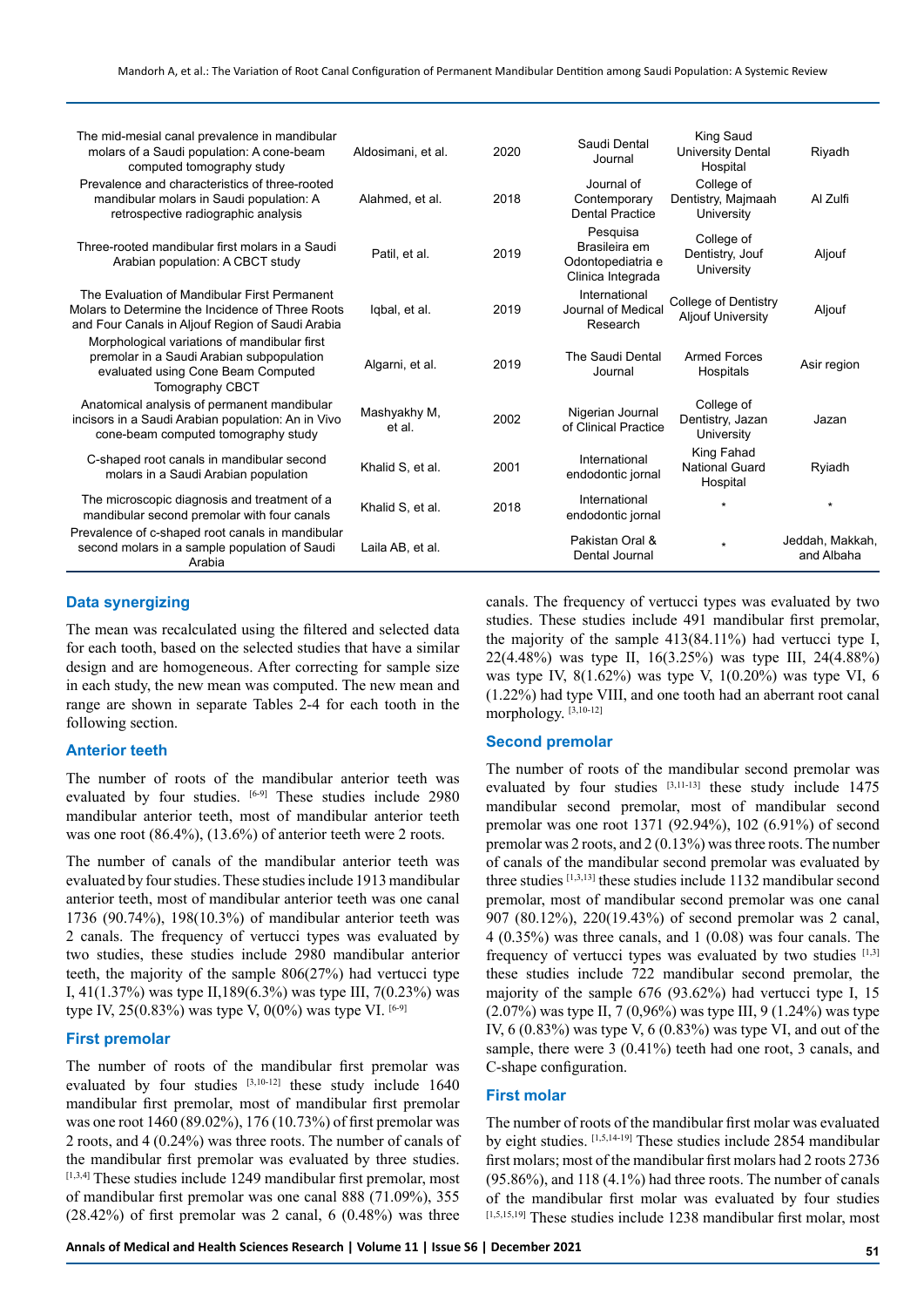| Tooth                               | Number of roots |                 |               |  |  |
|-------------------------------------|-----------------|-----------------|---------------|--|--|
|                                     | 1 root          | 2 roots         | 3 roots       |  |  |
| Mandibular anterior teeth (N=2980)  | N=2574 (86.4%)  | N=405 (13.06%)  | 0             |  |  |
| Mandibular first premolar (N=1640)  | N=1460 (89.02%) | N=176 (10.73%)  | $N=4(0.24%)$  |  |  |
| Mandibular second premolar (N=1475) | N=1371 (92.94%) | N=102 (6.91%)   | N=2 (0.13%)   |  |  |
| Mandibular first molar (N=2854)     |                 | N=2736 (95.86%) | N=118 (4.10%) |  |  |
| Mandibular second molar (N=733)     | $N=62(8.46%)$   | N=657 (89.63%)  | N=14 (1.90%)  |  |  |

| Table 3: Distribution of mandibular permanent teeth according to number of canals. |                          |                                                                     |  |                      |  |  |
|------------------------------------------------------------------------------------|--------------------------|---------------------------------------------------------------------|--|----------------------|--|--|
| <b>Tooth</b>                                                                       | <b>Numbers of canals</b> |                                                                     |  |                      |  |  |
| Mandibular anterior teeth (N=1913)                                                 |                          | 1 canal N=1736 (90.74%) 2 canals N=198 (10.3%)                      |  |                      |  |  |
| Mandibular first premolar (N=1249)                                                 |                          | 1 canal N=888 (71.09%) 2 canals N=355 (28.42%) 3 canals N=6 (0.48%) |  |                      |  |  |
| Mandibular second premolar (N=1132)                                                |                          | canal N=907 (80.12%) 2 canals N=220 (19.43%) 3 canals N=4 (0.35%)   |  | 4 canals N=1 (0.08%) |  |  |
| Mandibular first molar (N=1238)                                                    | 2 canals N=15 (1.21%)    | 3 canals N=788 (63.65%) 4 canals N=435 (35.13%)                     |  |                      |  |  |
| Mandibular second molar (N=733)                                                    | 2 canals N=46 (6.27%)    | 3 canals N=589 (80.3%) 4 canals N=40 (5.45%)                        |  | Other N=58 (7.9%)    |  |  |

| Table 4: Distribution of mandibular permanent teeth according to canal configuration. |                          |                         |                           |                                                         |                        |                           |                 |  |
|---------------------------------------------------------------------------------------|--------------------------|-------------------------|---------------------------|---------------------------------------------------------|------------------------|---------------------------|-----------------|--|
| Tooth                                                                                 |                          | Vertucci classification |                           |                                                         |                        |                           |                 |  |
|                                                                                       | Type I                   | Type II                 | Type III                  | <b>Type IV</b>                                          | <b>Type V</b>          | <b>Type VI</b>            | <b>Type VII</b> |  |
| Mandibular anterior teeth (N=2980)                                                    | N=806 (27%)              | $N = 41$<br>(1.37%)     | $N = 189$<br>$(6.3\%)$    | $N=7(0.23%)$                                            | $N=25$<br>(0.83%)      | $0\%$                     |                 |  |
| Mandibular first premolar (N=491)                                                     | $N = 413$<br>$(84.11\%)$ | $N = 22$<br>$(4.48\%)$  | $N = 16$<br>(3.25%)       | $N = 24$<br>$(4.88\%)$                                  |                        | $N=8(1.62\%) N=1(0.20\%)$ | N=6 (1.22%)     |  |
| Mandibular second premolar (N=722)                                                    | N=676<br>(93.62%)        | $N = 15$<br>(2.07%)     |                           | $N=7$ (0.96%) $N=9$ (1.24%) $N=6$ (0.83%) $N=6$ (0.83%) |                        |                           |                 |  |
| Mandibular first molar (N=987) Mesial root                                            | N=17 (1.7%)              | $N = 361$<br>(36.57%)   | $N=13(1.3%)$              | $N = 574$<br>(58.15%)                                   |                        | $N=21(2.1\%) N=1(0.1\%)$  |                 |  |
| Mandibular first molar (N=987) Distal root                                            | N=736<br>(74.56%)        | $N = 54$<br>(5.47%)     | $N = 110$<br>$(11.1\%)$   | $N=22$<br>(2.22%)                                       | $N=64(6.4%)$           | $N=2(0.2\%)$              |                 |  |
| Mandibular second molar (N=675) Mesial root                                           | $N=42$<br>$(6.22\%)$     | $N = 172$<br>(25.48%)   | N=108 (16%)               | $N = 266$<br>$(39.4\%)$                                 | $N = 87$<br>(12.88%)   |                           |                 |  |
| Mandibular second molar (N=676) Distal root                                           | N=646<br>(95.56%)        |                         | $N=6(0.88\%) N=6(0.88\%)$ |                                                         | $N = 18$<br>$(2.66\%)$ |                           |                 |  |

of mandibular first molar was three canals 788 (63.65%), 15  $(1.21\%)$  of first molar was tow canal, 435 (35.13%) was four canals. The frequency of vertucci types was evaluated by three studies, [2,6,7] these studies include 987 mandibular first molar, The majority of the sample 736 (74.56%) had vertucci (distal root) type I, 17(1.7%) was vertucci (mesial root) type I, 361(36.57%) was vertucci (mesial root) type II, 54(5.47%) was vertucci (distal root) type II, 13(1.3%) was vertucci (mesial root) type III, 110(11.1%) was vertucci (distal root) type III, 574(58.15%) was vertucci (mesial root) type IV, 22(2.22%) was vertucci (distal root) type IV, 64(6.4%) was vertucci (distal root) type V,  $21(2.1\%)$  was vertucci (mesial root) type V,  $1(0.1\%)$ was vertucci (mesial root) type VI, 2(0.2%) was vertucci (distal root) type VI, and out of the sample, from other two studies [15,19] there was only one C-shaped mandibular first molar observed  $(0.19\%)$  in study, <sup>[2]</sup> and in the study <sup>[20]</sup> there were 9 (1.3%) midmesial canals at the mandibular first molar.

#### **Second molar**

The morphology of the mandibular second molar was evaluated by two studies. [11,19] These studies include 733 mandibular second molar, most of mandibular second molar was two roots 657 (89.63%), 62 (8.45%) of second molar was one root, and 14 (1.9%) was three roots. 589 (80.35%) of mandibular second molars reported three root canals, 46 (6.27%) was 2 root canals, and 40 (5.45%) was have four root canals, 58 (7.9%) of these teeth display other canals configuration. The frequency of vertucci type IV 266 (39.4%) was the highest in mesial canals followed by vertucci type II 172 (25.5%). In contrast, vertucci type I was the most frequent type in the distal canals 646 (95.6%) and vertucci type IV was not detected in the distal canal. C-shaped root canals in the mandibular second molar was evaluated by three study  $[2,21,22]$  and include 1054 mandibular second molar, 110 (10.43%) of these teeth was have the of C-shaped canals.

# **Discussion**

All canals must be located, debrided, shaped, disinfected, and obturated for a successful endodontic therapy, and the first crucial step in canal debridement is to identify the canals and a full grasp of the internal anatomy of teeth. The clinician must have sufficient information of the canal design and morphology in order to determine the number of canals in the tooth being treated. Each group of teeth has a different root canal arrangement and anatomy. Additional canals or atypical root canal configuration can occur when many roots are present.

## **Anterior teeth**

**Number of roots:** The number of roots of the mandibular anterior teeth was evaluated. [6-9] These studies include 2980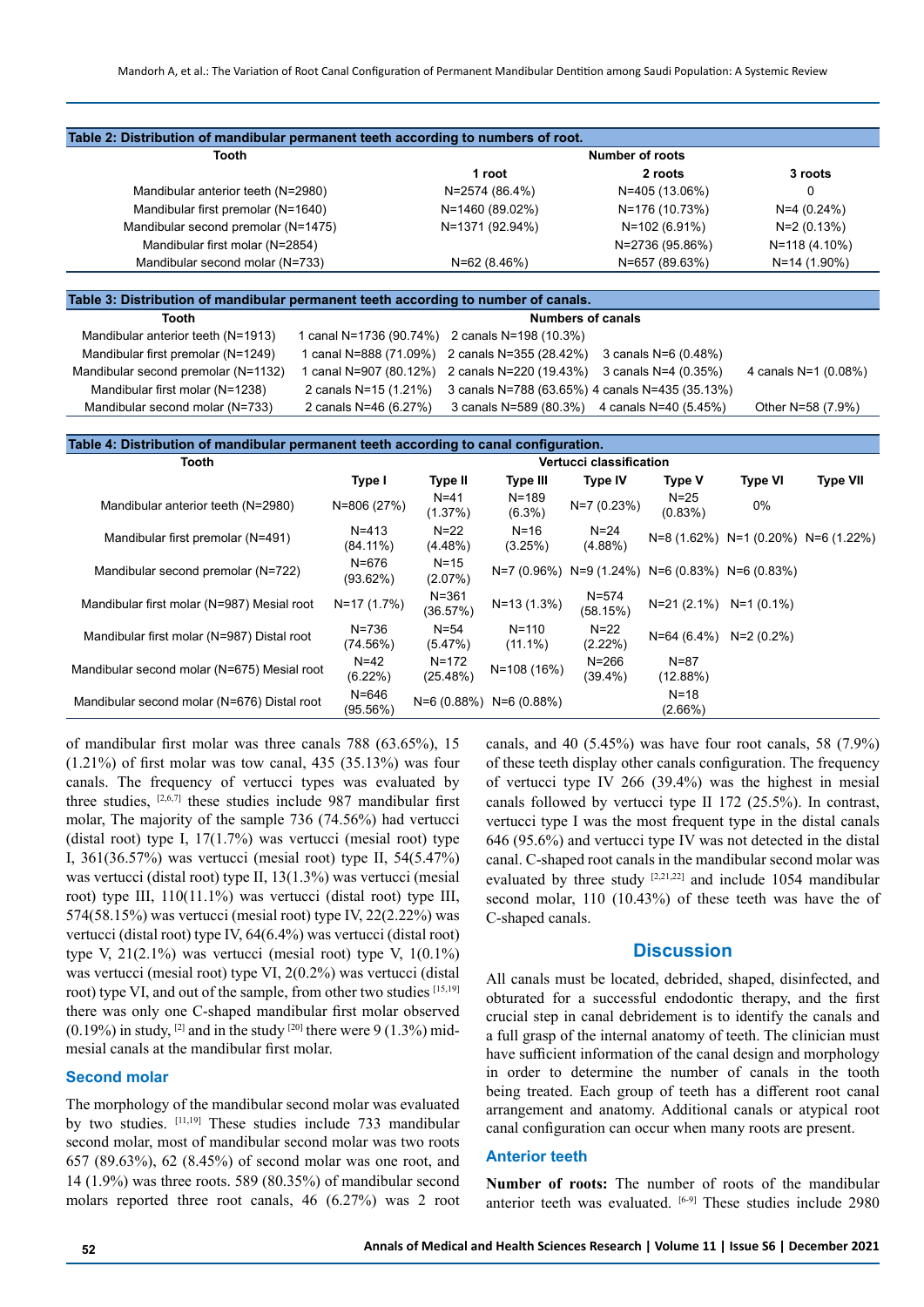mandibular anterior teeth, most of mandibular anterior teeth was one root (85.4%), (0.70%) of anterior teeth were 2 roots. While in Indian subpopulation these studies include 102 and all mandibular anterior teeth had one root 100%

**Number of canals:** The number of canals of the mandibular anterior teeth was evaluated. [6-9] These studies include 1913 mandibular anterior teeth, most of mandibular anterior teeth was one canal 1736 (90.74%),198 (10.3%) of mandibular anterior teeth was 2 canals. While in Indian sub population the study includes 102 mandibular anterior teeth 83 (81.37%) had one canal and 29 (28.43%).

**Root configuration:** The frequency of vertucci types was evaluated by two studies, <a>[7,8]</a> these studies include 2980 mandibular anterior teeth, The majority of the sample 806 (27%) had vertucci type I, 41 (1.37%) was type II, 189 (6.3%) was type III, 7 (0.23%) was type IV, 25 (0.83%) was type V, 0 (0%) was type VI. While in Indian subpopulation these studies include 102 mandibular anterior teeth typeI canal configuration was the most prevalent 66 (64.71%) type II 24 (23.53%) type III 9(8.82%) type V 3 (2.94).  $[7,8]$ 

#### **First premolar**

**Number of roots:** The number of roots of the mandibular first premolar was evaluated. [3,10-12] These studies include 1640 mandibular first premolar, most of mandibular first premolar was one root 1460 (89.02%), 176 (10.73%) of first premolar was 2 roots, and 4 (0.24%) was three roots. while in Gujarati population these studies include 138 mandibular first premolars 134 (97.10%) had one root, 4 (2.89%) was two roots. And in Chinese population the study includes 178 mandibular first premolar, nearly all mandibular first premolars have a single root (177/178). Two roots were found in only 1 (0.6%).  $[23,24]$ 

**Number of canals:** The number of canals of the mandibular first premolar was evaluated by three studies. [10-12] These study include 1249 mandibular first premolar, most of mandibular first premolar was one canal 888 (71.09%), 355 (28.42%) of first premolar was 2 canal, 6 (0.48%) was three canals. while in Gujarati population these studies include 138 mandibular first premolars, 122 (88.40%) had one canal and 16 (11.59%) had two canals and in Chinese population the study includes 178 mandibular first premolar, of 178 mandibular first premolars, 114 (64.04%) was single canal system, whilst 61 (34.27%) had two canals and 3 (1.69%) had three canals.

**Root configuration:** The frequency of vertucci types was evaluated by two studies, these studies include 491 mandibular first premolar, The majority of the sample 413(84.11%) had vertucci type I, 22(4.48%) was type II, 16 (3.25%) was type III, 24 (4.88%) was type IV, 8 (1.62%) was type V, 1(0.20%) was type VI, 6 (1.22%) had type VIII, and one tooth had an aberrant root canal morphology. while in Gujarati population these studies include 138 mandibular first premolars, type I canal configuration was the most prevalent 93 (67.39%), 11 (7.97%) teeth had type II canal configuration, 5 (3.62%) was type III canal configuration, 4(2.89%) teeth were type IV, the type V canal configuration was observed in 24 (17.39%) cases, and only one tooth (0.72%) was type IV and in southwestern China population the study includes 115 specimens, 75(65.2%) was identified as type I,  $26(22.6%)$  as type V,  $3(2.6%)$  as type III,

and 1(0.9%) was type VII, ten specimens did not fit vertucci's classification. Additional types identified included: 2.6% (3 of 115) type 1-3-2, 5.2% (6 of 115) type 1-3, and 0.9% (1 of 115) type 1-2-3. [23,24]

#### **Second premolar**

**Number of roots:** The number of roots of the mandibular second premolar was evaluated. [3,11-13] These studies include 1475 mandibular second premolar, most of mandibular second premolar was one root 1371 (92.94%), 102 (6.91%) of second premolar was 2 roots, and 2 (0.13%) was three roots. while in western Chinese populations<sup>[25]</sup> these studies include 178 and all mandibular second premolars had one root (100%) and in Korean population [26] the study includes 789 mandibular second premolar, most of mandibular second premolar was one root 784 (99.4), and 5 (0.6%) was two roots.

**Number of canals:** The number of canals of the mandibular second premolar was evaluated. [3,11-13] These study include 1132 mandibular second premolar, most of mandibular second premolar was one canal 907 (80.12%), 220 (19.43%) of second premolar was 2 canal, 4 (0.35%) was three canals, and 1 (0.08%) was four canals. while in eastern Chinese populations the study includes 178 mandibular second premolar, 173(97.2%) had one canal and 4(2.2%) had two canals, the prevalence of C-shaped canals was  $1 (0.6)$ . [26,27]

**Root configuration:** The frequency of vertucci types was evaluated by two study, these studies include 722 mandibular second premolar, The majority of the sample 676 (93.62%) had vertucci type I, 15 (2.07%) was type II, 7 (0.96%) was type III, 9 (1.24%) was type IV, 6 (0.83%) was type V, 6 (0.83%) was type VI, and out of the sample, there were 3 (0.41%) teeth had one root, 3 canals, and C-shape configuration. while in Turkish population [28] these study include 549 mandibular second premolar teeth, type I canal configuration was the most prevalent (98.9%) and only one teeth had type II canal configuration. The type V canal configuration was observed in three cases. Type IV, VII, and VIII canal configurations were not found in all teeth and in western Chinese population  $[25]$  the study includes 178 mandibular second premolar, the majority of the sample was type I 173 (97.2%), 1(0.55%) was type II, 3(1.7%) was type V, 1(0.55) was C shaped canal.

## **First molar**

**Number of roots:** The number of roots of the mandibular first molar was evaluated by eight studies [1,5,14-19] These studies include 2854 mandibular first molars; most of the mandibular first molars had 2 roots 2736 (95.86%), and 118 (4.1%) had three roots. While in the vietnamese subpopulation [29] which included 332 mandibular first molars, there were 291(87.6%) molars with two roots and 41(12.3%) molars with three roots. While in Jordanian population [30] which included 330 mandibular first molars, most of them 314 (95.2%) had two separate roots, and 3 (0.9%) had two fused roots, three separate roots were found in 13 (3.9%) molars. While in Taiwan's Chinese [31] population which included 183 mandibular first molars, most of them 141(77%) had two roots, and 6 (3%) had one root, three roots were found in 36 (20%) molars.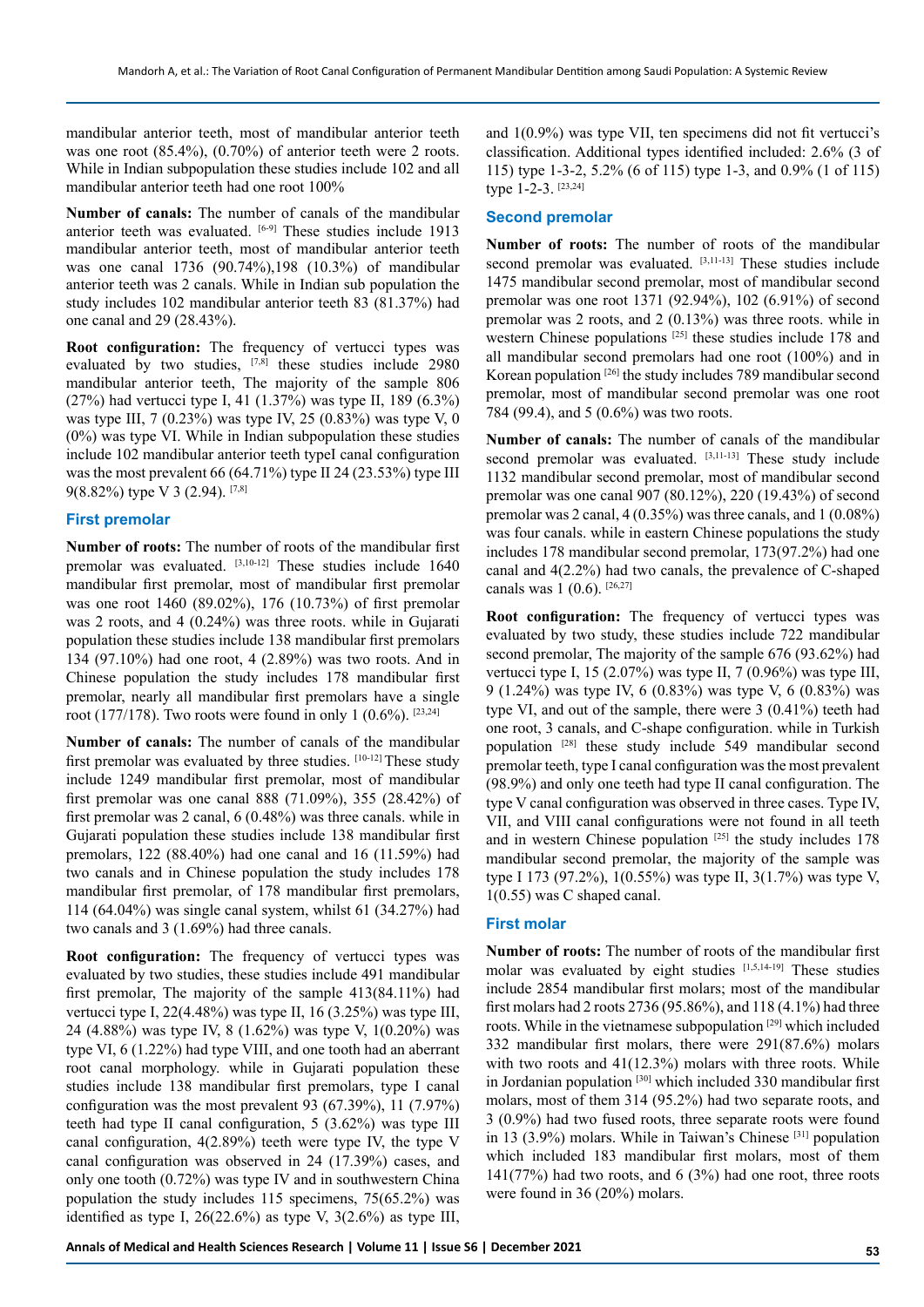**Number of canals:** The number of canals of the mandibular first molar was evaluated by four studies [1,5,15,19] These studies include 1238 mandibular first molar, most of mandibular first molar was three canals 788 (63.65%), 15 (1.21%) of first molar was tow canal, 435 (35.13%) was four canals. While in the Vietnamese subpopulation<sup>[29]</sup> which included 332 mandibular first molars, Most of them had three canals 221 (66.6%), and there were 15(4.5%) molars with two canals, and 96 (28.9%) molars had four canals. While in Jordanian population [30] which included 330 mandibular first molars, most of them had three canals 159 (48.2%), and there were 2 (0.6%) molars with two canals, and 151 (45.8%) molars had four canals, and five canals were found in 18 (5.5%) molars. While in Taiwan's Chinese population [31] which included 183 mandibular first molars most of them had three canals 93 (51%), and there were 6 (3%) molars with two canals, and 84 (46%) molars had four canals.

**Canals configurations:** The frequency of vertucci types was evaluated by three studies, [1,19] these studies include 987 mandibular first molar, The majority of the sample 736 (74.56%) had vertucci (distal root) type I, 17 (1.7%) was vertucci (mesial root) type I, 361 (36.57%) was vertucci (mesial root) type II, 54 (5.47%) was vertucci (distal root) type II, 13 (1.3%) was vertucci (mesial root) type III, 110 (11.1%) was vertucci (distal root) type III, 574 (58.15%) was vertucci (mesial root) type IV, 22 (2.22%) was vertucci (distal root) type IV, 64 (6.4%) was vertucci (distal root) type V, 21(2.1%) was vertucci (mesial root) type V, 1 (0.1%) was vertucci (mesial root) type VI, 2 (0.2%) was vertucci (distal root) type VI, and out of the sample, from other two studies [2] there was only one C-shaped mandibular first molar observed (0.19%) in study no 4, and in the study no 5 there were 9(1.3%) mid-mesial canals at the mandibular first molar. While in the Vietnamese subpopulation which included subtotal two rooted mandibular first molar (n=291), The majority of the sample 235(80.8%) had vertucci (distal root) type I, 16(5.5%) was vertucci (mesial root) type I, 89 (30.6%) was vertucci (mesial root) type II, 15 (5.2%) was vertucci (distal root) type II, 6 (2.1%) was vertucci (mesial root) type III, 16 (5.5%) was vertucci (distal root) type III, 177 (60.8%) was vertucci (mesial root) type IV, 19 (6.5%) was vertucci (distal root) type IV, 5 (1.7%) was vertucci (distal root) type V, 0 (0.0%) was vertucci (mesial root) type V, 3 (1.0%) was vertucci (mesial root) type VI, 1 (0.3%) was vertucci (distal root) type VI. While in Jordanian population [30] which included 317 two rooted mandibular first molars, The majority of the sample 168 (50.9%) had vertucci (distal root) type I, and also 168 (50.9%) was vertucci (mesial root) type IV, 2 (0.6%) was vertucci (mesial root) type I, 113 (34.2%) was vertucci (mesial root) type II, 56 (17%) was vertucci (distal root) type II, 2 (0.6%) was vertucci (mesial root) type III, 15 (4.5%) was vertucci (distal root) type III, 30(9.1%) was vertucci (distal root) type IV, 36 (10.9%) was vertucci (distal root) type V, 3 (0.9%) was vertucci (mesial root) type V, 9 (2.7%) was vertucci (mesial root) type VI, 4 (1.2%) was vertucci (distal root) type VI, 0(0.0%) was vertucci (mesial root) type VII, 2(0.6%) was vertucci (distal root) type VII, 1(0.3%) was vertucci (mesial root) type VIII, 0 (0.0%) was vertucci (distal root) type VIII. While in Taiwan's Chinese population [31] which included 183 mandibular first molars, The majority of the sample 101(55%) was vertucci

(mesial root) type IV, 99 (54%) had vertucci (distal root) type I, 6 (3%) was vertucci (mesial root) type I, 54 (30%) was vertucci (mesial root) type II, 23 (12%) was vertucci (distal root) type II, 5 (2%) was vertucci (mesial root) type III, 12 (7%) was vertucci (distal root) type III, 46 (25%) was vertucci (distal root) type IV, 3 (2%) was vertucci (distal root) type V, 3 (2%) was vertucci (mesial root) type V, 3 (2%) was vertucci (mesial root) type VI, 0 (0.0%) was vertucci (distal root) type VI, 1 (1%) was vertucci (mesial root) type VII, 0 (0.0%) was vertucci (distal root) type VII, 10 (5%) was vertucci (mesial root) type VIII, 0 (0.0%) was vertucci (distal root) type VIII.

#### **Second molar**

**Number of canals:** The mandibular second molar has been evaluated in 2 studies in this papers, [11,19] most of mandibular second molar was two roots 657 (89.63%), 62 (8.45%) of second molar was one root, and 14 (1.9%) was three roots. While in Turkish individuals, the most of the mandibular second molars (85.4%) had two separate roots, whereas 1.29% had one root. Thirty-two patients (3.45%) were detected to have a threerooted and only eight molars had four roots. And in Iranian population, of 100 examined teeth; 6% had one root, 89% had two roots, 2% had three roots and 3% had C-shaped roots.

**Number of root canals:** In this paper, 589 (80.35%) of mandibular second molars reported three root canals, 46 (6.27%) was 2 root canals, and 40 (5.45%) was have four root canals, 58 (7.9%) of these teeth display other canals configuration. While in Turkish individuals, 72.8% of the mandibular second molars had three canals, 22.8% had two canals, and no had five canals. And in Iranian population, 3% had single canal, 6% two canals, 54% three canals, 34% four canals, whilst 3% had C-shaped roots.

**Canal configuration:** In this paper, the frequency of vertucci type IV 266 (39.4%) was the highest in mesial canals followed by vertucci type II 172 (25.5%). In contrast, vertucci type I was the most frequent type in the distal canals 646 (95.6%) and vertucci type IV was not detected in the distal canal. while in Turkish individuals, The most common were type IV (34.8% in female, 39.8% in male) and type II (36.4% in female, 35.4% in male). Of the distal roots, 94.4% (in females) and 95.8% (in males) had one canal. There were no teeth with three mesial or distal canals. In the three or four rooted molars, all distolingual roots (100%) possessed type I canal configuration. And in Iranian population, based on the vertucci classification, the most prevalent canal configuration in the mesial root was type II and in the distal root was type I.

## **Conclusion**

The dentist should be familiar with the most prevalent root and root canal morphology in their area. This understanding is essential for a successful therapy. The data for this systematic study came from various locations of Saudi Arabia, and it comprised an investigation of 9682 mandibular teeth. The findings of this study's Saudi population are comparable to those of worldwide morphological studies. Any morphological alterations that may occur in the anterior teeth were infrequent. On the other hand, the number of roots and canals in some teeth varied by a large amount.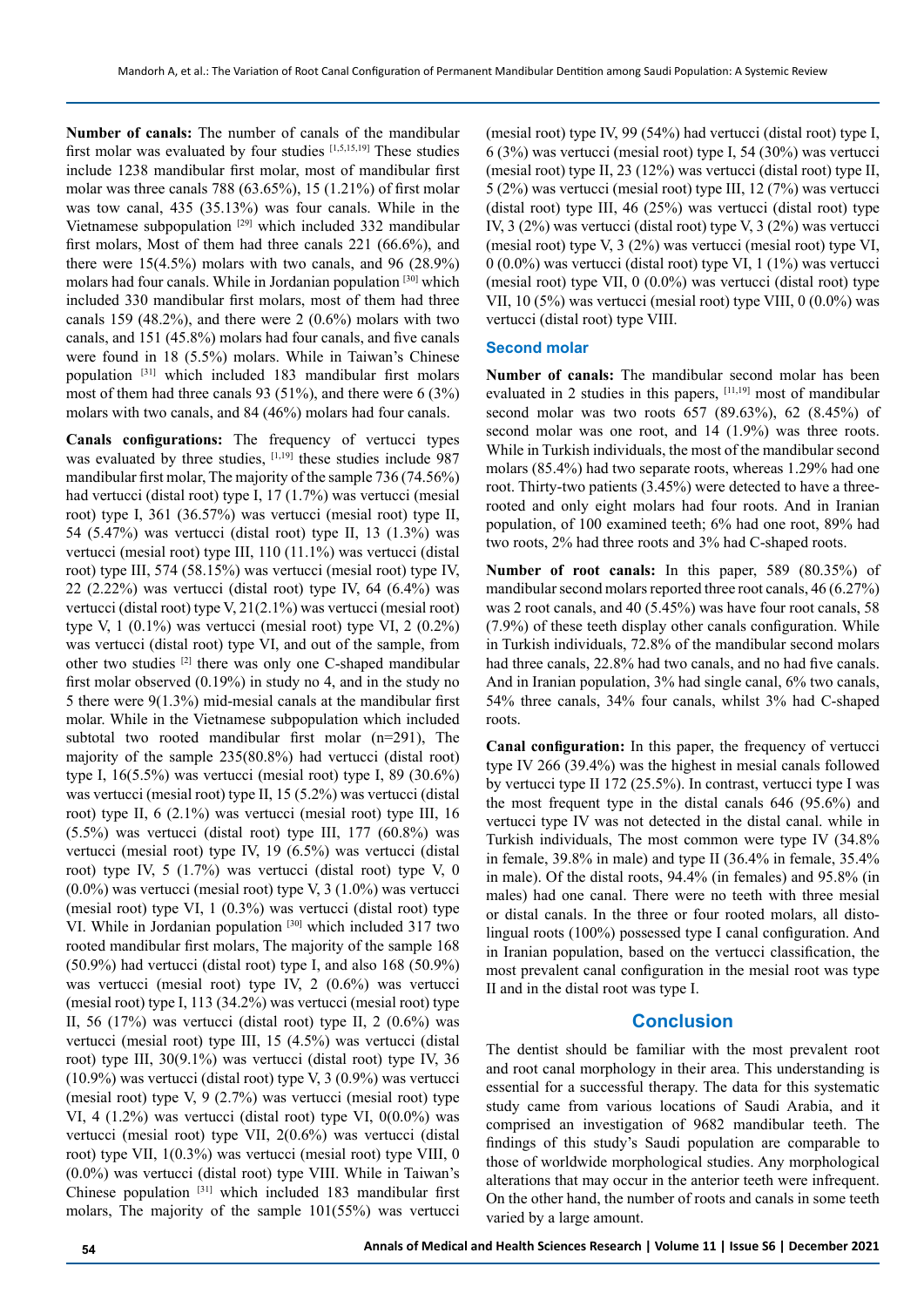## **Acknowledgement**

Taif university researchers supporting Project number (TURSP-2020/256) Taif University, Taif, Saudi Arabia and also thanks to Vision College, Jeddah, Saudi Arabia.

#### **References**

- 1. Mashyakhy M, Chourasia HR, Halboub E, Almashraqi AA, Khubrani Y, Gambarini G. Anatomical variations and bilateral symmetry of roots and root canal system of mandibular first permanent molars in Saudi Arabian population utilizing cone-beam computed tomography. Saudi Dent J. 2019;31:481-6.
- 2. Alfawaz H, Alqedairi A, Alkhayyal AK, Almobarak AA, Alhusain MF, Martins JNR. Prevalence of C-shaped canal system in mandibular first and second molars in a Saudi population assessed *via* cone beam computed tomography: A retrospective study. Clin Oral Investig. 2019;23:107-12.
- 3. Alfawaz H, Alqedairi A, Al-Dahman YH, Al-Jebaly AS, Alnassar FA, Alsubait S, et al. Evaluation of root canal morphology of mandibular premolars in a Saudi population using cone beam computed tomography: A retrospective study. Saudi Dent J. 2019;31:137-42.
- 4. Chourasia H, Boreak N, Tarrosh M, Mashyakhy M. Root canal morphology of mandibular first premolars in Saudi Arabian southern region subpopulation. Saudi Endod J. 2017;7:77-81.
- 5. Al-Nazhan S. Incidence of four canals in root-canal-treated mandibular first molars in a Saudi Arabian sub-population. Int Endod J. 1999;32.
- 6. Al-Dahman Y, Alqedairi A, Alfawaz H, Alnassar F, Al-Jebaly A. Cone-beam computed tomographic evaluation of root canal morphology of mandibular canines in a Saudi subpopulation. Saudi Endod J. 2019;9:113-8.
- 7. Almohaimede AA, Alqahtani AA, Alhatlani NM, Alsaloom NS, Alqahtani SA. Interpretation of root canal anatomy of maxillary and mandibular permanent canines in saudi subpopulation: A Cone-Beam Computed Tomography (CBCT) study. Int J Dent. 2021;2021.
- 8. Bdelaleem, Aldakheel, FarMohamed A, Alhirabi A, Elsantawy A. Evaluation of root canal configuration of mandibular incisors among a Saudi subpopulation of Qassim region using cone-beam computed tomography: A retrospective study. Saudi Endod J. 2021;11:49-53.
- 9. Mashyakhy M. Anatomical analysis of permanent mandibular incisors in a Saudi Arabian population: An *in Vivo* cone-beam computed tomography study. Niger J Clin Pract. 2019;22:1611-6.
- 10. Chourasia H, Boreak N, Tarrosh M, Mashyakhy M. Root canal morphology of mandibular first premolars in Saudi Arabian southern region subpopulation. Saudi Endod J. 2017;7:77-81.
- 11. Alam F, Iqbal A, Khattak O, Khan AM, Khattak A, Irshad M, et al. Root canal morphology of mandibular premolars in a Saudi population using cone beam computed tomography. Pakistan J Med Heal Sci. 2020;14:1272-4.
- 12. Patil SR, Maragathavalli G, Araki K, Al-Zoubi IA, Sghaireen MG, Gudipaneni RK, et al. Three-rooted mandibular first molars in a Saudi Arabian population: A CBCT study. Pesqui Bras Odontopediatria Clin Integr. 2018;18:1-7.
- 13. Mohammed M, Thilla SV, Anandhi SA, Apathsakayan R, Abdulwahab A, Mazen A, et al. Ethnical anatomical differences in mandibular first permanent molars between Indian and Saudi Arabian subpopulations: A retrospective cross-sectional study. J Contemp Dent Pract. 2021;22:484-90.
- 14. Alahmed AA, Alabduljabbar RM, Alrashed ZM, Uthappa R, Thomas T, Alroomy R, et al. Prevalence and characteristics of three-rooted mandibular molars in Saudi population: A retrospective radiographic analysis. J Contemp Dent Pract. 2020;21:197-201.
- 15. Riyahi AM, Alssum K, Hadadi H, Alsayyari A, Alebrah T, Aljarbou F. Prevalence of three-rooted mandibular permanent first and second molars in the Saudi population. Saudi Dent J. 2019;31:492-5.
- 16. Iqbal A. The evaluation of mandibular first permanent molars to determine the incidence of three roots and four canals in aljouf region of Saudi Arabia. IJMRP. 2019;9:2-8.
- 17. Mashyakhy M, Jabali A, Alabsi FS, AbuMelha A, Alkahtany M, Bhandi S. Anatomical evaluation of mandibular molars in a Saudi population: An *in vivo* cone-beam computed tomography study. Int J Dent. 2021;2021.
- 18. Aldosimani MA, Althumairy RI, Alzahrani A, Aljarbou FA, Alkatheeri MS, AlGhizzi MA, et al. The mid-mesial canal prevalence in mandibular molars of a Saudi population: A cone-beam computed tomography study. Saudi Dent J. 2020.
- 19. Jain A, Bahuguna R. Root canal morphology of mandibular first premolar in a gujarati population-an *in vitro* study. Dent Res J. 2011;8:118-22.
- 20. Liu N, Li X, Liu N, Ye L, An J, Nie X, et al. A micro-computed tomography study of the root canal morphology of the mandibular first premolar in a population from southwestern China. Clin Oral Investig. 2013;17:999-1007.
- 21. Yu X, Guo B, Li KZ, Zhang R, Tian YY, Wang H, et al. Cone-beam computed tomography study of root and canal morphology of mandibular premolars in a western Chinese population. BMC Med Imaging. 2012;12:18.
- 22. Park JB, Kim N, Park S, Kim Y, Ko Y. Evaluation of root anatomy of permanent mandibular premolars and molars in a Korean population with cone-beam computed tomography. Eur J Dent. 2013;7:94-101.
- 23. Panepinto JA, Brandow A, Mucalo L, Yusuf F, Singh A, Taylor B, et al. Coronavirus disease among persons with sickle cell disease. Emerg Infect Dis, 2020;26:2473-2476.
- 24. Bulut DG, Kose E, Ozcan G, Sekerci AE, Canger EM, Sisman Y. Evaluation of root morphology and root canal configuration of premolars in the Turkish individuals using cone beam computed tomography. Eur J Dent. 2015;9:551-7.
- 25. Pham K Van, Le AHL. Evaluation of roots and canal systems of mandibular first molars in a vietnamese subpopulation using cone-beam computed tomography. J Int Soc Prev Community Dent. 2019;9:356-62.
- 26. Al-Qudah AA, Awawdeh LA. Root and canal morphology of mandibular first and second molar teeth in a Jordanian population. Int Endod J. 2009;42:775-84.
- 27. Chen G, Yao H, Tong C. Investigation of the root canal configuration of mandibular first molars in a Taiwan Chinese population. Int Endod J. 2009;42:1044-9.
- 28. Mashyakhy M, Vinothkumar TS, Arthisri AS, Renugalakshmi

**Annals of Medical and Health Sciences Research | Volume 11 | Issue S6 | December 2021 55**